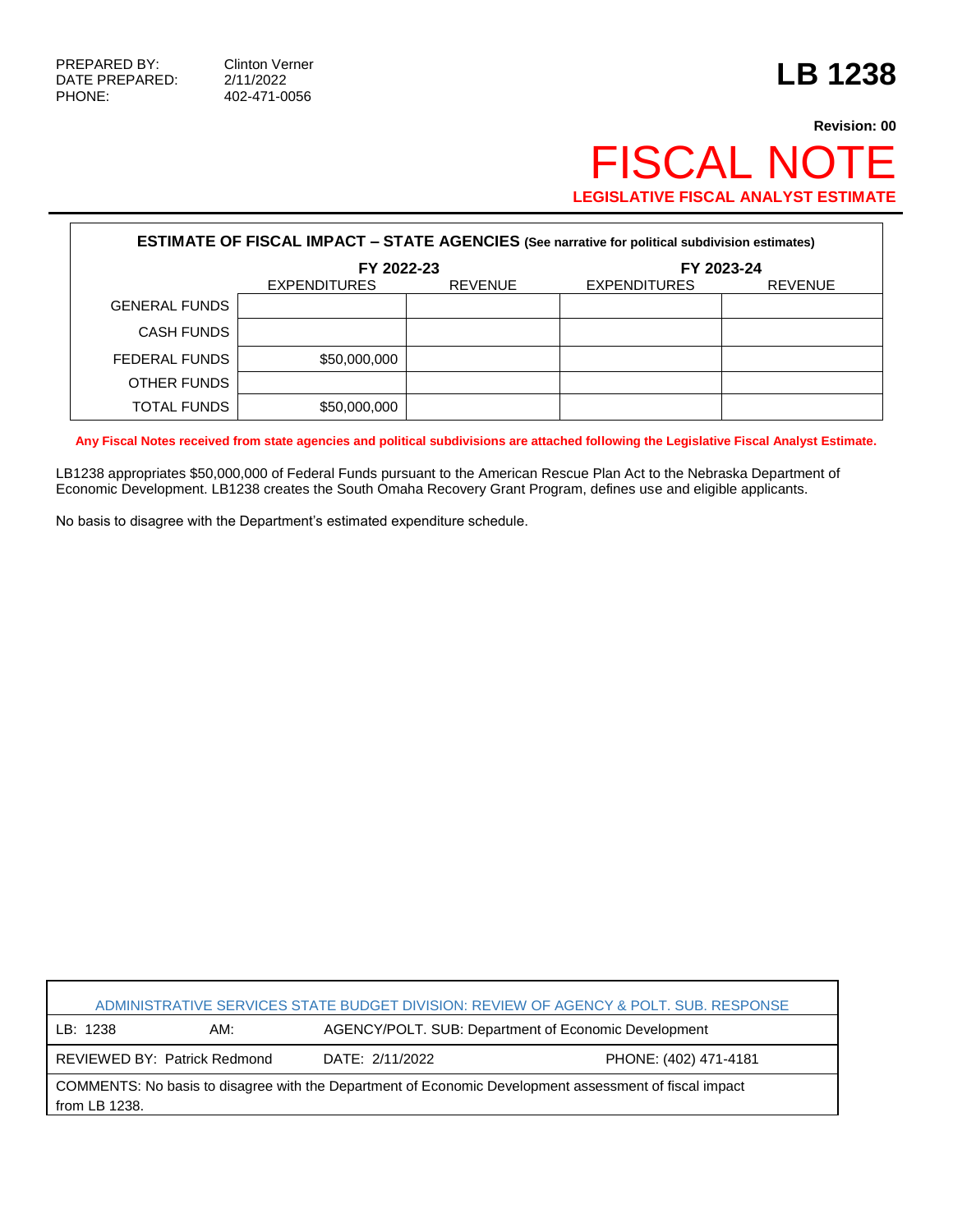| LB 1238                                                     |                     |                               |                     |         | <b>Fiscal Note</b>  | 2022    |  |
|-------------------------------------------------------------|---------------------|-------------------------------|---------------------|---------|---------------------|---------|--|
| <b>Estimate Provided by Agency or Political Subdivision</b> |                     |                               |                     |         |                     |         |  |
| <b>State Agency OR Political Subdivision Name:</b>          |                     | Dept. of Economic Development |                     |         |                     |         |  |
| Approved by: Dave Dearmont                                  |                     | 2/5/2022<br>Date Prepared:    |                     |         | Phone: 471-3777     |         |  |
|                                                             |                     | FY 2022-2023<br>FY 2021-2022  |                     |         | FY 2023-2024        |         |  |
|                                                             | <b>Expenditures</b> | Revenue                       | <b>Expenditures</b> | Revenue | <b>Expenditures</b> | Revenue |  |
| <b>General Funds</b>                                        |                     |                               |                     |         |                     |         |  |
| <b>Cash Funds</b>                                           |                     |                               |                     |         |                     |         |  |
| <b>Federal Funds</b>                                        | \$39,690            | \$50,000,000                  | \$3,710,310         |         | \$7,500,000         |         |  |
| <b>Other Funds</b>                                          |                     |                               |                     |         |                     |         |  |
| <b>Total Funds</b>                                          | \$39,690            | \$50,000,000                  | \$3,710,310         |         | \$7,500,000         |         |  |
|                                                             |                     |                               |                     |         |                     |         |  |

**Explanation of Estimate:**

LB1238 seeks to appropriate \$50 million from the federal ARPA for FY2022-23 to the Department of Economic Development to create the South Omaha Recovery Grant Program. DED would create a grant program to relieve the negative impact of the COVID-19 public health emergency within a qualified census tract located within the boundaries of a city of the metropolitan class.

The bill carries the emergency clause, and the funds are assumed to be appropriated to DED in FY2021-22. ARPA funds must be allocated to the beneficiaries by 12/31/24 and spent by 12/31/26. The department assumes that the funds would be distributed on a reimbursement basis, and that all funds would be awarded by the end of 2024, and grants distributed for qualified expenses by 12/31/2026. The South Omaha Recovery Grant Program must be coordinated and administered in compliance with the relevant federal statutes and regulations. There are multiple eligible uses for which grants could issue to both subrecipients and beneficiaries under the proposed legislation. Regardless of the eligible uses implemented, the provisions of the LB1238 would result in additional responsibilities for DED. DED would need to develop, implement, and provide the appropriate monitoring required to comply with federal statutes and regulations. This would require adequate staffing and infrastructure to support the program throughout the grant program's lifecycle. Pursuant to the federal American Rescue Plan Act of 2021 and relevant federal regulations, the grant program developed under LB1238 would require appropriate staffing and infrastructure support through at least 12/31/27 and potentially record retention support through 12/31/31.

It is not clear at this time how many grants or at what size would be offered under this program, but based on another programs, and the dates for allocation and completion set in ARPA, the department believes that the grant payments would be distributed approximately 7.5%, 15%, 35%, 35% and 7.5% in fiscal years 2022-23 through 2026-27, respectively. Based on experience with other federal grant programs administered by DED, the department will require the services of an Economic Development Manager, three Economic Development Business Consultants, an Attorney II, an and an Internal Auditor, and half time services of a Federal Aid Administrator, and an IT Business Systems Analyst. DED assumes that some hiring will occur in FY2021-22.

Also included in operating costs are licensing fees for DED's grant management software of \$56,830, and additional rent of \$18,600 annually, beginning in FY2022-23.